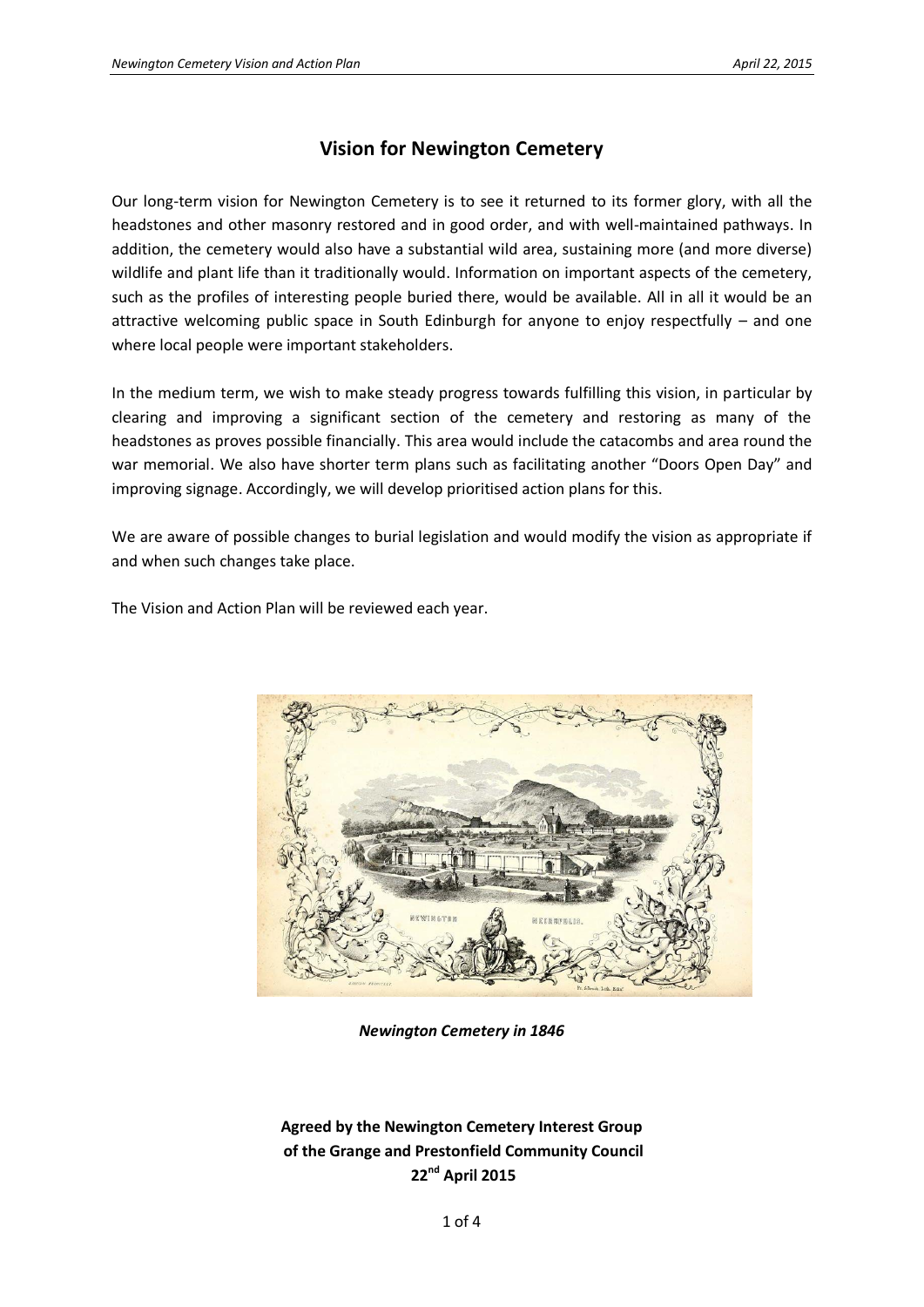## **PRIORITISED ACTION PLAN FOR CALENDAR YEAR 2015**

Our approach will be to work closely with stakeholders such as the lair owners, the Council , and local residents, so that all understand and support the project of restoring Newington Cemetery as a community resource while respecting the families of those buried there.

| Objective                                                                                                                                                                                                                                                                                                                                                                                                         | <b>Progress</b>                                                                                                                                                                                                                                                                                                                                                                                                                                                                                                                      |  |
|-------------------------------------------------------------------------------------------------------------------------------------------------------------------------------------------------------------------------------------------------------------------------------------------------------------------------------------------------------------------------------------------------------------------|--------------------------------------------------------------------------------------------------------------------------------------------------------------------------------------------------------------------------------------------------------------------------------------------------------------------------------------------------------------------------------------------------------------------------------------------------------------------------------------------------------------------------------------|--|
| <b>Clearing overgrown areas: Phase One</b>                                                                                                                                                                                                                                                                                                                                                                        | Significant sections on the North end cleared                                                                                                                                                                                                                                                                                                                                                                                                                                                                                        |  |
| Priority is to use the monthly working party<br>meetings to clear the overgrowth around the<br>following clearly defined areas :<br>Around John Howison's headstone (i.e<br>North end wall).<br>Around the catacombs and war graves.<br>٠<br>The area between the West entrance and<br>$\bullet$<br>the catacombs.<br>Note:<br>All clearance work is agreed with Mortonhall<br>team in advance.                   | already.<br><b>Outstanding actions:</b><br>1. Liaison with the Mortonhall team on the<br>schedule of dates for the working parties to<br>avoid conflict with the nesting season and/or<br>Mortonhall priorities.<br>Chart the locations of flowering shrubs and<br>2.<br>bulbs this year to draw up a plan for planting<br>bulbs and berry shrubs next year.<br>Where Mortonhall agree, consider obtaining<br>3.<br>tools such as strimmers, either outright or by<br>borrowing from groups such as the Friends of<br>the Pentlands. |  |
| <b>Restoring headstones</b>                                                                                                                                                                                                                                                                                                                                                                                       |                                                                                                                                                                                                                                                                                                                                                                                                                                                                                                                                      |  |
| Obtain use of Community Payback<br>resources through Alan McKinney to<br>restore at least a small number of<br>headstones to make a start, gain publicity<br>and raise our local profile.<br>Once this is done, assess opportunities to<br>٠<br>restore further headstones and estimate<br>the costs.<br>If we cannot get CP resources then we will<br>٠<br>fund one restoration as a demonstration<br>ourselves. | <b>Outstanding actions:</b><br>1. Specific target on restoring headstones for<br>2015 is still under discussion.<br>Need to identify suitable graves (no lair owner<br>2.<br>known, right location, interesting design, etc).<br>Local MSPs & MPs to be asked to support CP<br>3.<br>involvement in small pilot scheme in<br>Newington.                                                                                                                                                                                              |  |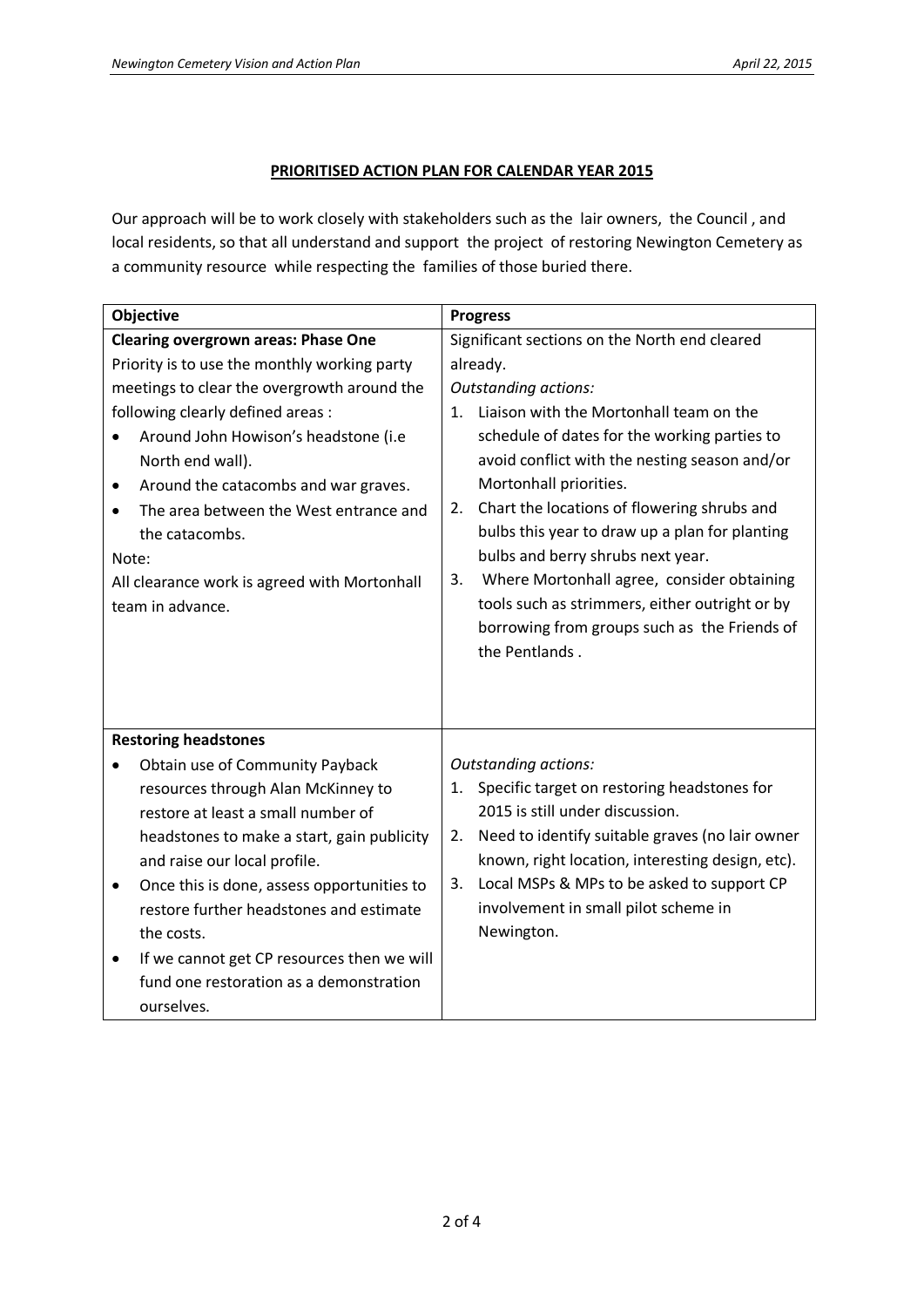| <b>Signage</b>                      |                                            | <b>Outstanding actions:</b>                        |
|-------------------------------------|--------------------------------------------|----------------------------------------------------|
|                                     | Priority is to provide signage to identify | Liaise with Mortonhall over their signage.<br>1.   |
|                                     | the main pathways and points of interest   | Liaise with other local cemeteries over<br>$2_{-}$ |
|                                     | (both graves and wildlife) and ensure sign | consistency of approach.                           |
|                                     | is in place by Doors Open Day.             | 3. Get quotations etc for submission of funding    |
|                                     |                                            | proposal to next South Central Neighbourhood       |
|                                     |                                            | Partnership meeting on 8 <sup>th</sup> June.       |
|                                     |                                            | Get permission from GPCC to progress and<br>4.     |
|                                     |                                            | submit this.                                       |
|                                     |                                            |                                                    |
|                                     | Doors Open Day                             | <b>Outstanding actions:</b>                        |
|                                     | To be repeated on 26/27 September 2015     | Submission to be made by mid- June (or as<br>1.    |
|                                     |                                            | requested by Cockburn Society).                    |
|                                     |                                            | Planning to be completed by July.<br>2.            |
|                                     |                                            |                                                    |
|                                     | <b>Development of Website.</b>             | <b>Outstanding actions:</b>                        |
|                                     | Website to provide the history of the      | Preliminary design to be agreed.<br>1.             |
|                                     | cemetery, nature notes, and information    | Content to be provided (initially history,<br>2.   |
|                                     | on individual people buried there,         | biographies of interesting people, nature          |
|                                     | updated as the Interest Group collects     | notes).                                            |
|                                     | the information.                           | Ongoing funding to be agreed.<br>3.                |
|                                     |                                            |                                                    |
| <b>Promotion and Media Strategy</b> |                                            | To be considered when we have something to         |
|                                     | Seek ideas to raise our profile, thus help | announce or celebrate such as the completion of    |
|                                     | in gaining funding and new member          | cleared areas, restored headstones or newly        |
|                                     | recruitment.                               | planted areas.                                     |
|                                     |                                            |                                                    |
|                                     | <b>Community Involvement:</b>              | These objectives will continue into coming years.  |
|                                     | Liaise with residents with property        |                                                    |
|                                     | around the cemetery to explain what we     | 2015 Objective:                                    |
|                                     | are doing.                                 | Develop Information pack for schools.<br>1.        |
|                                     | Invite visits from local schools, focusing | Investigate installation of nesting boxes,<br>2.   |
|                                     | on World War One.                          | depending on safety etc considerations.            |
|                                     | Set up wild life projects for children and |                                                    |
|                                     | young people, e.g. putting up nesting      |                                                    |
|                                     | boxes.                                     |                                                    |
|                                     | Invite local residents to visit on special |                                                    |
|                                     | open days, e.g. to the snowdrop display.   |                                                    |
|                                     | Have "special interest" tours, e.g. for    |                                                    |
|                                     | partially sighted visitors.                |                                                    |